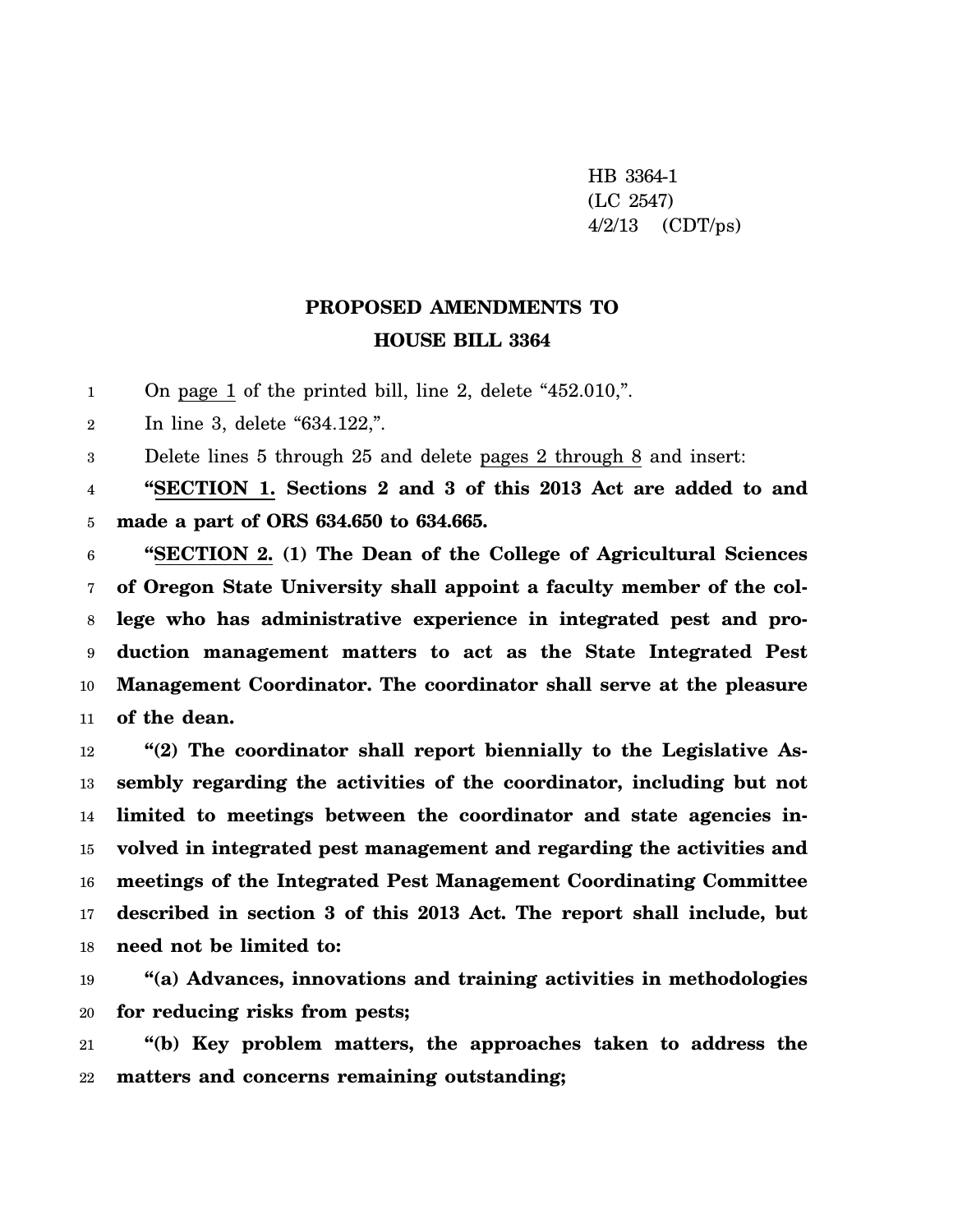1 2 3 4 5 **"(c) Performance metric results for state agency implementation of integrated pest management, including but not limited to progress toward the goal of protecting the economy, ecosystems and water quality of this state and protecting the health and welfare of children, the elderly and other members of the public;**

6 7 **"(d) The integrated pest management program status of each state agency that uses state-owned or leased property;**

8 9 **"(e) Examples of cost-savings and expenditures resulting from integrated pest management program implementation; and**

10 11 12 **"(f) Any recommendations for integrated pest management plan program improvements, including but not limited to any proposals for revising the definition of "integrated pest management."**

13 14 **"SECTION 3. (1) There is established an Integrated Pest Management Coordinating Committee, consisting of:**

15 **"(a) The State Integrated Pest Management Coordinator;**

16 17 **"(b) A representative from each state agency listed in ORS 634.660 (1) to (10), appointed by the director of the agency;**

18 19 **"(c) A representative of the Oregon University System, appointed by the State Board of Higher Education; and**

20 21 **"(d) A representative from each public university listed in ORS 352.002, appointed by the president of the university.**

22 23 24 25 **"(2) The State Integrated Pest Management Coordinator shall chair the committee. The committee may elect a vice-chair. The committee may assign duties to the chair and vice-chair and provide them with the powers necessary to perform those duties.**

26 27 28 29 **"(3) A majority of the committee members is a quorum, for the purpose of conducting business. Action by the committee requires approval by a majority of the committee members. Each committee member serves at the pleasure of their appointing authority.**

30 **"(4) The committee shall meet three times per year at the call of**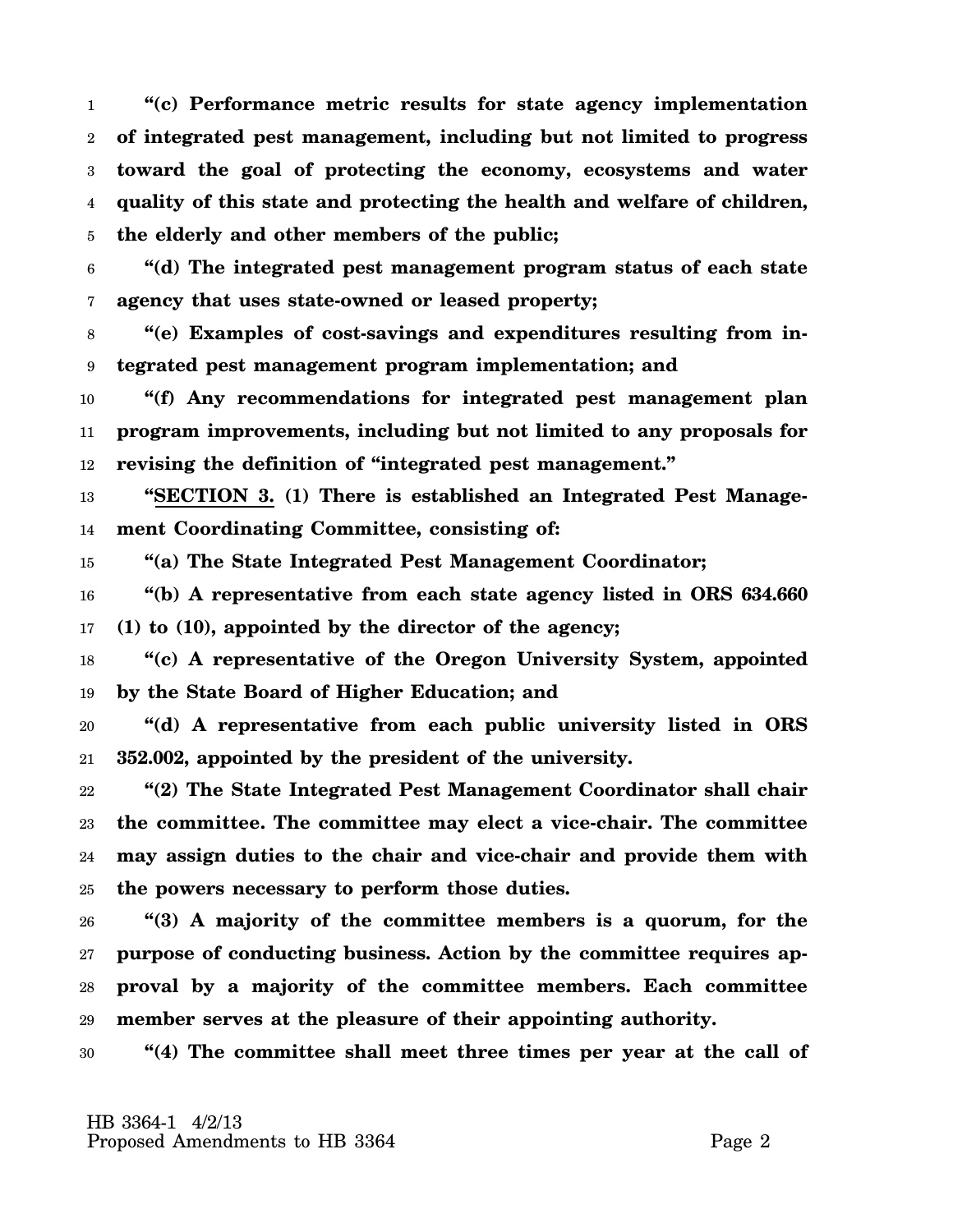1 2 **the State Integrated Pest Management Coordinator for the purposes of:**

3 4 5 6 7 8 **"(a) Sharing information concerning the latest methods and approaches to integrated pest management used to reduce the risks posed by pests and concerning strategies related to pest management; "(b) Sharing information concerning program successes and knowledge gained in the implementation of integrated pest management programs;**

9 10 11 **"(c) Developing an adaptive management approach to the improvement of integrated pest management by state agencies and public universities;**

12 13 **"(d) Identifying issues regarding risk reduction and developing innovative approaches to addressing the issues;**

14 15 16 **"(e) Reporting on, and evolving a set of performance metrics to adequately describe, state agency and public university progress in implementing integrated pest management;**

17 18 19 20 21 **"(f) Sharing information concerning the integrated pest management programs of each state agency or public university in order to foster information exchange concerning the latest technological advances and protocols and to promote a consistent format for the programs;**

22 23 **"(g) Achieving reductions in risks from pests and from strategies relating to pest management; and**

24 25 26 **"(h) Evaluating the need for notification of pesticide use and propose policies for notification as part of state agency and public university integrated pest management programs.**

27 28 29 30 **"(5) In addition to the meetings required under subsection (4) of this section, the committee may convene as the committee deems appropriate for the purpose of coordinating state integrated pest management efforts with the work of the Invasive Species Council. The**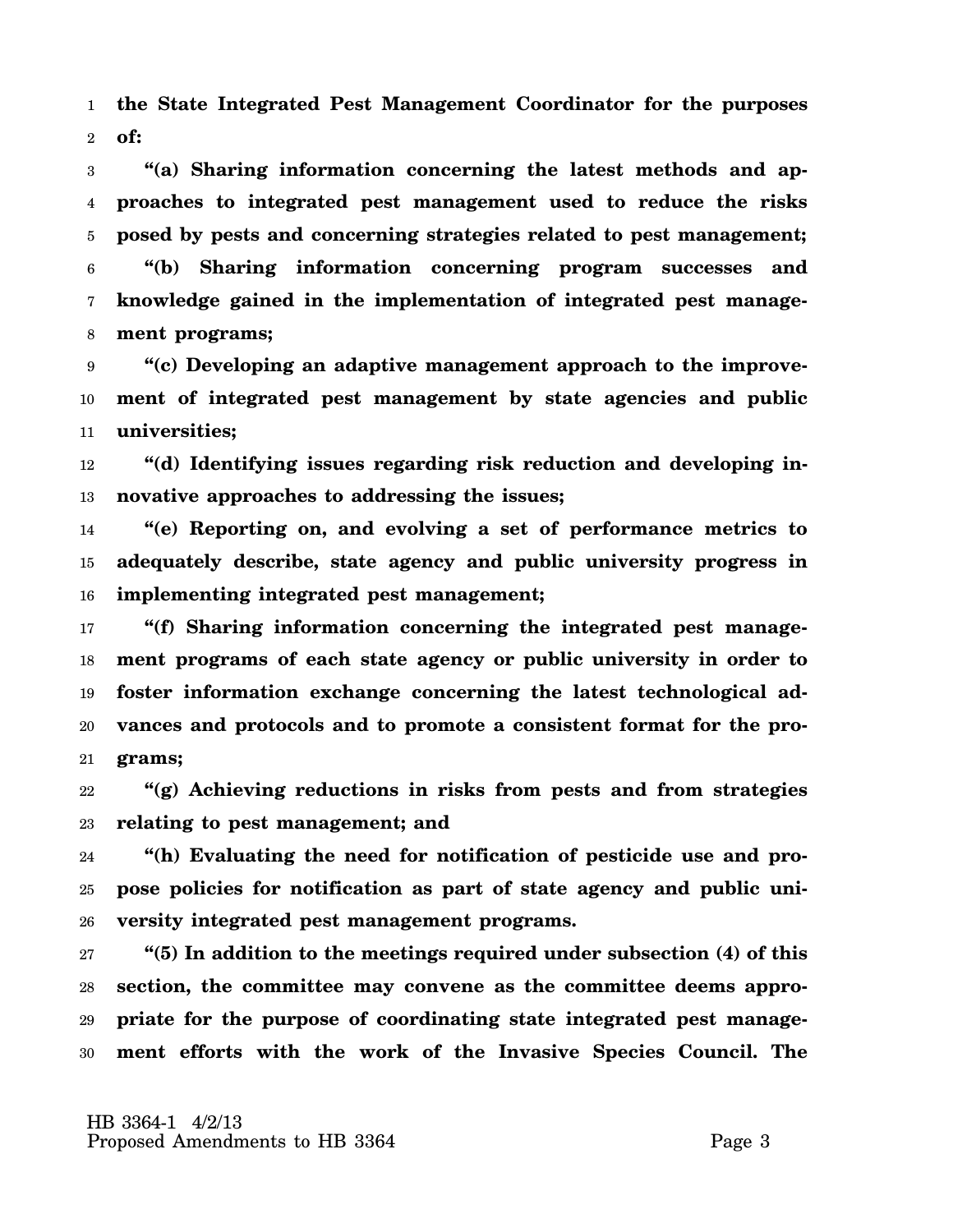1 2 3 **committee and the council shall jointly address the technical and management approach challenges shared by programs to reduce risks from pests and reduce threats from invasive species.**

4 5 6 7 **"(6) The committee may identify threats of common interest to the committee and the Invasive Species Council, determine the resources needed for addressing the threats and provide the information to state agencies and public universities.**

8 9 **"(7) The committee shall prepare a biennial report and shall seek public comment and input for the report.**

10 11 12 13 14 15 **"(8)(a) The committee may seek funding from public or private sources to enable the committee to develop pest risk and integrated pest management metrics or to develop new technologies, strategies and approaches for addressing specific pest threats. Unless restricted by the donor, the committee may use moneys donated under this subsection for any purpose described in this subsection.**

16 17 18 19 20 21 22 **"(b) The State Department of Agriculture may accept funds donated under this subsection on behalf of the committee. The moneys shall be credited to a subaccount within the Department of Agriculture Service Fund and, notwithstanding ORS 561.144 and 634.326, shall be dedicated for funding activities of the committee. The Director of Agriculture shall draw warrants for the issuance of payment from the account as authorized by vote of a majority of the committee.**

23 **"SECTION 4.** ORS 634.650 is amended to read:

24 "634.650. As used in ORS 634.650 to 634.665:

25 26 27 28 29 "[*(1) 'Integrated pest management' means a coordinated decision-making and action process that uses the most appropriate pest control methods and strategy in an environmentally and economically sound manner to meet agency pest management objectives. The elements of integrated pest management include:*]

30 "[*(a) Preventing pest problems;*]

 HB 3364-1 4/2/13 Proposed Amendments to HB 3364 Page 4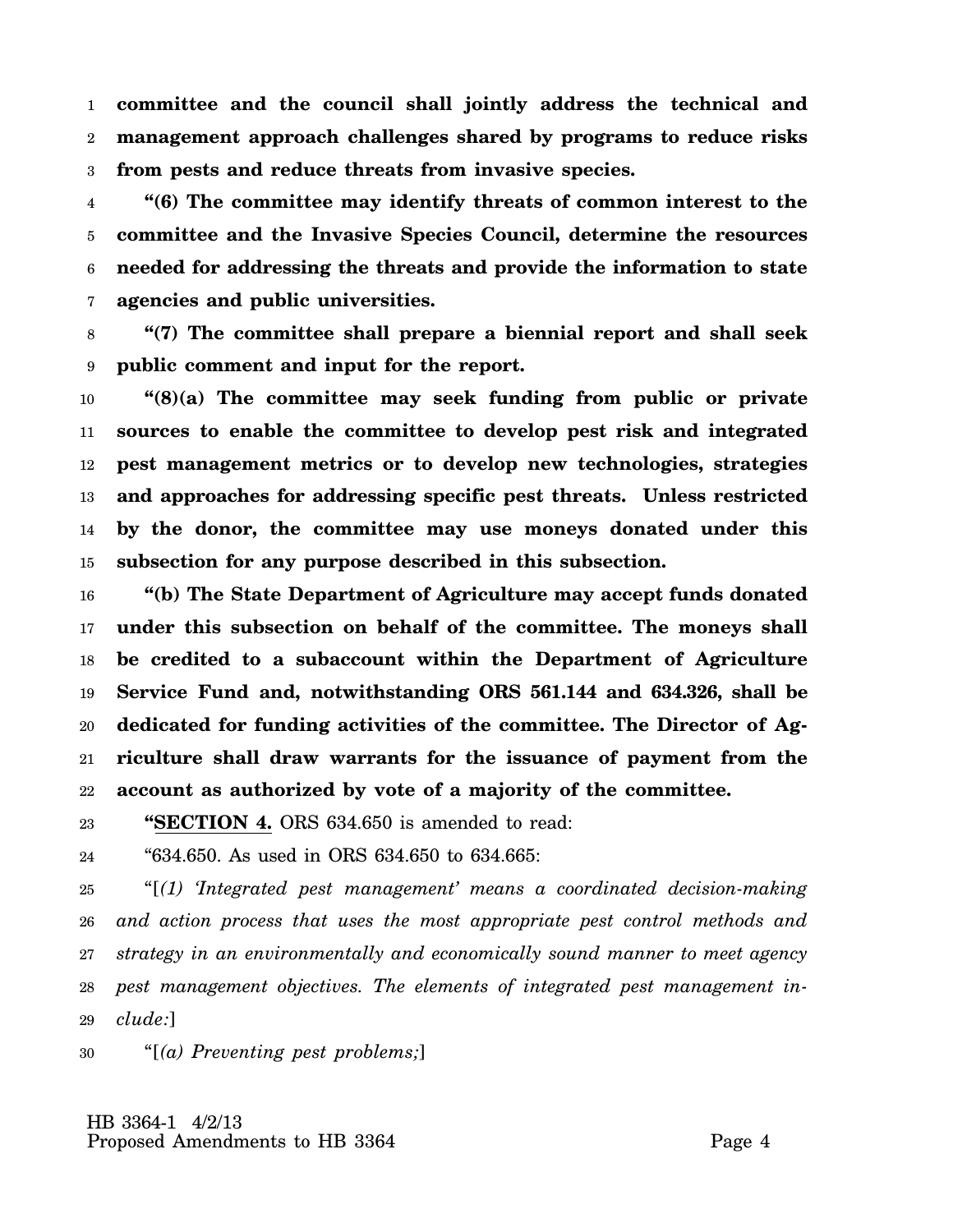1 "[*(b) Monitoring for the presence of pests and pest damage;*]

2 3 4 5 "[*(c) Establishing the density of the pest population, which may be set at zero, that can be tolerated or correlated with a damage level sufficient to warrant treatment of the problem based on health, public safety, economic or aesthetic thresholds;*]

6 7 8 9 "[*(d) Treating pest problems to reduce populations below those levels established by damage thresholds using strategies that may include biological, cultural, mechanical and chemical control methods and that shall consider human health, ecological impact, feasibility and cost effectiveness; and*]

10 "[*(e) Evaluating the effects and efficacy of pest treatments.*]

11 12 "**(1) 'Integrated pest management' means a science-based decision making process that:**

13 14 **"(a) Identifies and reduces risks from pests and from pest management related strategies;**

15 16 17 18 **"(b) Coordinates the use of pest biology, environmental information and comprehensive technology to prevent unacceptable levels of pest damage by economical means and poses the least possible risk to people, property, resources and the environment; and**

19 20 21 **"(c) Uses a pest management approach that focuses on the prevention of pests through a combination of techniques that may include, but need not be limited to:**

- 22 **"(A) Surveillance and monitoring;**
- 23 **"(B) Early detection;**
- 24 **"(C) Mechanical control;**
- 25 **"(D) The selective use of pesticides;**
- 26 **"(E) Cultural practices;**
- 27 **"(F) Modified land management;**
- 28 **"(G) Biological controls;**
- 29 **"(H) Evaluation of the effects and efficacy of pest treatments; and**
- 30 **"(I) Control practices selected and applied to achieve desired pest**

 HB 3364-1 4/2/13 Proposed Amendments to HB 3364 Page 5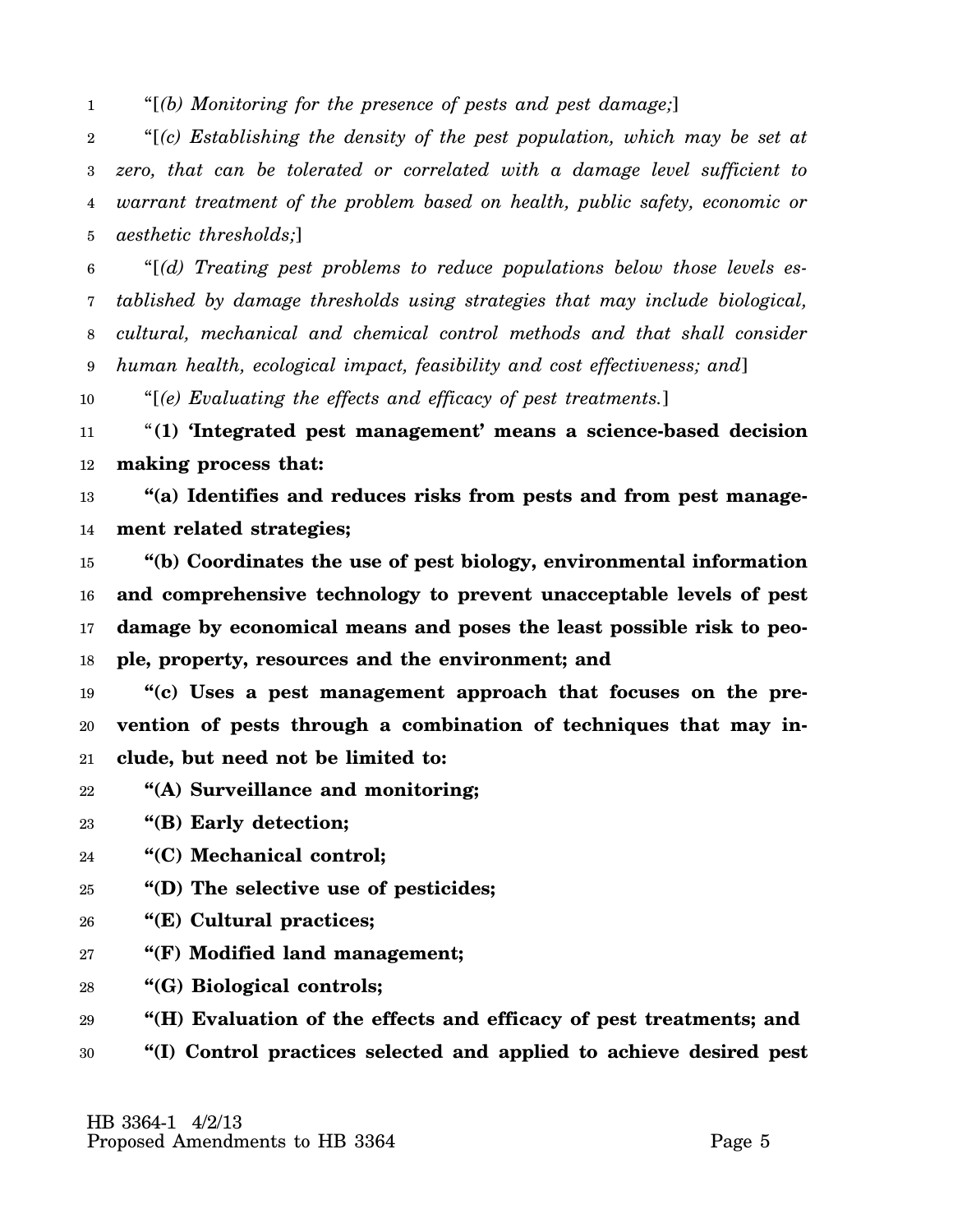1 2 3 **management objectives in a manner that minimizes risks to human health, non-target organisms, native fish and wildlife habitat, watersheds and the environment.**

4 5 6 7 "(2) 'Pest' means any vertebrate or invertebrate animal, pathogen, parasitic plant, weed or similar or allied organism which can cause disease or damage to crops, trees, shrubs, grasses or other plants, humans, animals or property.

8

**"SECTION 5.** ORS 634.660 is amended to read:

9 10 11 12 "634.660. Each of the following state agencies **or public universities** shall implement integrated pest management practices when carrying out [*the agency's*] duties **of the agency or public university** related to pest control:

13 14 "(1) State Department of Agriculture[*, including the control of noxious weeds*].

15 "(2) State Department of Fish and Wildlife.

16 "(3) Department of Transportation.

- 17 "(4) State Parks and Recreation Department.
- 18 "(5) State Forestry Department.
- 19 "(6) Department of Corrections.
- 20 "(7) Oregon Department of Administrative Services.
- 21 "(8) [*The*] Department of State Lands.
- 22 "**(9) Department of Environmental Quality.**
- 23 **"(10) Oregon Health Authority.**

24 25 "[*(9)*] **(11)** Each public university listed in ORS 352.002, for the public university's own building and grounds maintenance.

26 **"SECTION 6.** ORS 634.665 is amended to read:

27 28 29 "634.665. (1) Each state agency or [*institution*] **public university** listed **or referred to** under ORS 634.660 shall provide integrated pest management training for employees responsible for pest management.

30 "(2) Each state agency or [*institution*] **public university** listed **or re-**

 HB 3364-1 4/2/13 Proposed Amendments to HB 3364 Page 6